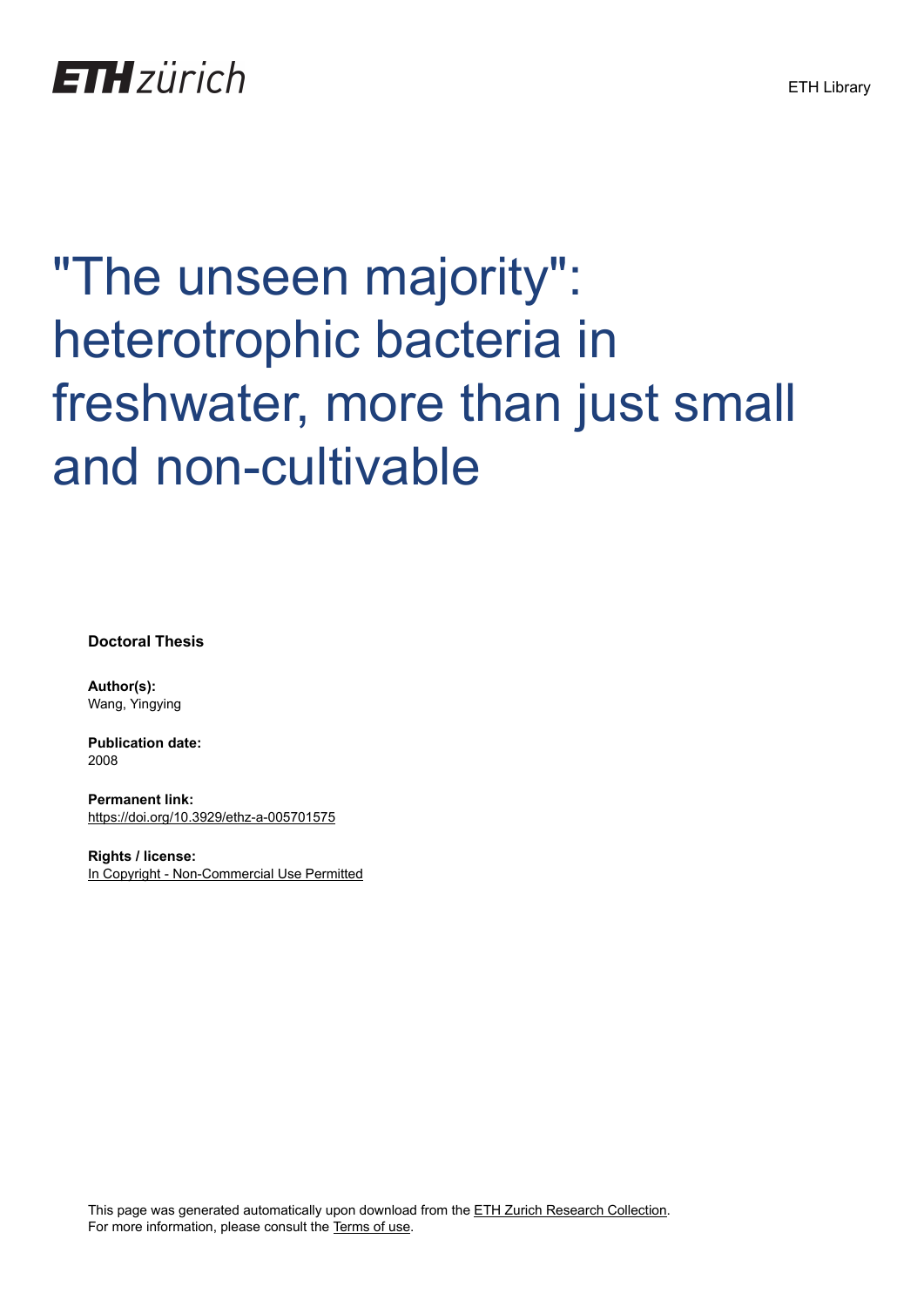## **"The unseen majority": heterotrophic bacteria in freshwater, more than just small and non-cultivable**

A dissertation submitted to ETH ZÜRICH for the degree of Doctor of Sciences

presented by

#### **Yingying Wang**

MPhil, The University of Hong Kong born March 16, 1980 in Tianjin citizen of China

accepted on the recommendation of

Prof. Dr. Thomas Egli, examiner Dr. Frederik Hammes, co-examiner Prof. Dr. Nico Boon, co-examiner Prof. Dr. Jakob Pernthaler, co-examiner Prof. Dr. Martin Ackermann, co-examiner

July, 2008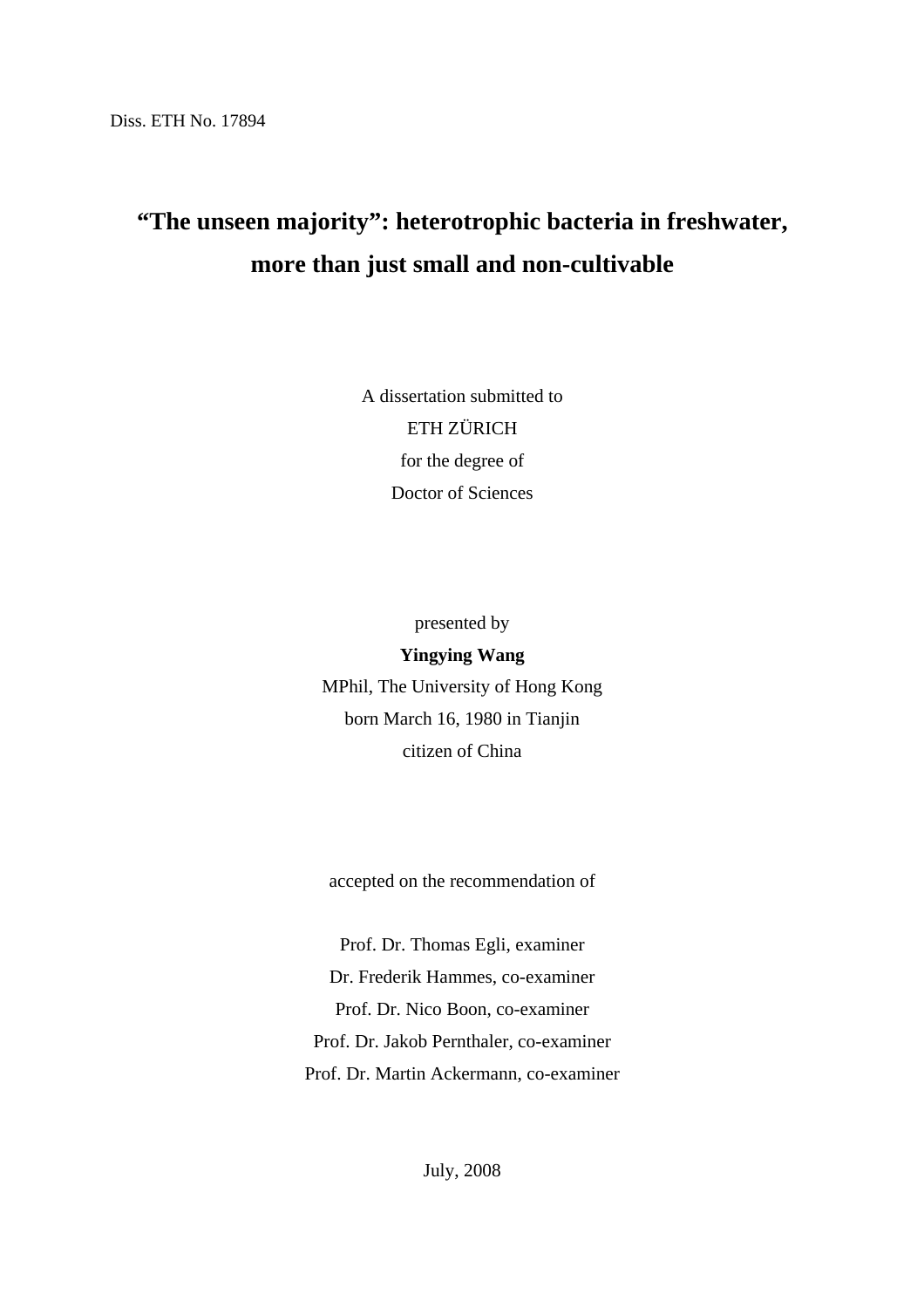Summary and the summary summary

#### **Summary**

The majority of bacterial members in the free-living microbial world is not accessible with conventional microbiological tools, such as plating. Members of this "unseen majority" are typically small in size and not easy or even impossible to cultivate. Knowledge on their growth properties is still largely inexistent, although lots of genetic information has been acquired recently using cultivation-independent methods. In this thesis, a novel cultivation approach, with natural freshwater as substrate and flow cytometry (FCM) as monitor tool, was applied to explore this "unseen majority".

It started with the investigation on filterable bacteria. Micro-filtration is a standard process for sterilization in scientific research, medical and industrial applications, and to remove particles in drinking water or wastewater treatment. It is generally assumed that filters with a 0.1 to 0.45 µm pore size can retain bacteria. In contrast to this assumption, we have regularly observed the passage of a significant fraction of natural freshwater bacterial communities through 0.45, 0.22 and 0.1 µm pore size filters. Here in this thesis, FCM enable us to show for the first time a systematic quantification of microbial filterability, especially their ability to pass through 0.1 µm pore size filters. The filtered bacteria were subsequently able to grow on natural assimilable organic carbon (AOC) with specific growth rates up to  $0.47 h^{-1}$ . Bacterial communities that pass preferentially through all three pore size filters at significantly increased percentages were enriched using successive filtration-regrowth cycles on freshwater AOC. In all instances, the dominant microbial populations comprised slender spirillumshaped *Hylemonella gracilis* strains, suggesting a shape-dependent selection during filtration.

To further study the factors that determine bacterial filterability, six different bacterial species of various sizes and shapes (*H. gracilis*, *Escherichia coli*, *Sphingopyxis alaskensis*, *Vibrio cholerae*, *Legionella pneumophila* and *Brevundimonas diminuta*) were tested for their filterability through sterile micropore filters. In all cases, the slender spirillum-shaped *H. gracilis* cells showed a superior ability to pass through sterile membrane filters. The results provide solid evidence that the overall shape (including flexibility), instead of biovolume, is the determining factor for the filterability of bacteria, while cultivation conditions also play a crucial role. Based on our findings, we recommend a re-evaluation of the grading system for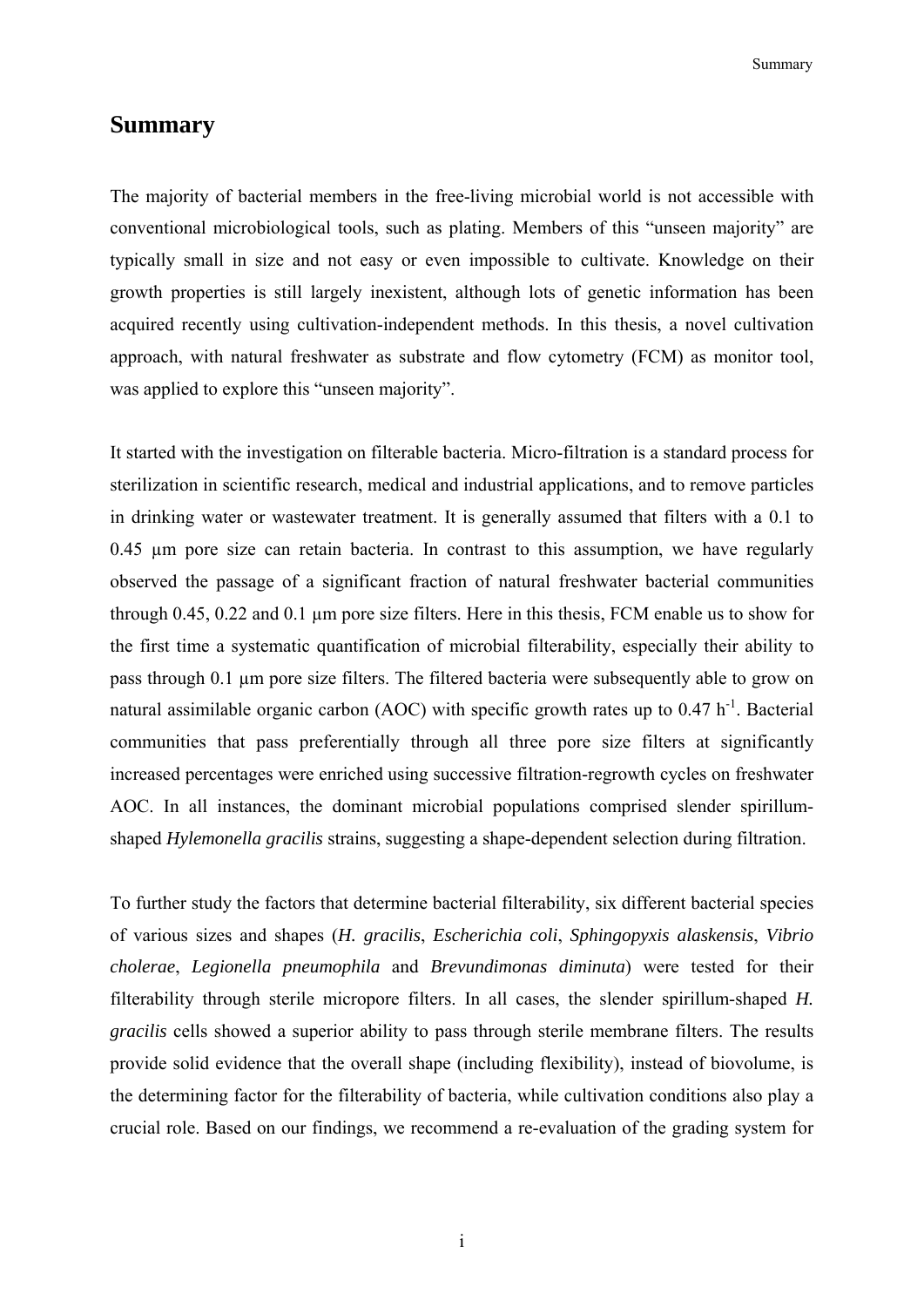Summary

sterile filters, and suggest that the species *Hylemonella* should be considered as an alternative filter-testing organism for the quality assessment of micropore filters.

The laboratory research on filterable bacteria was further scaled up to test the quantitative impact of industrial scale micro-filtration on native microbial communities. Two separate groundwater aquifers were tested. Up to 10% of the native microbial community in both aquifers was able to pass through the cartridge filtration units (0.22 µm pore size) installed at both aquifers. In addition, all samples (either with or without 0.22 µm filtration) showed significant growth after bottling and storage, increasing from initially  $10^3 - 10^4$  cells/ml to an average final concentrations of  $1-3 \times 10^5$  cells/ml. However, less growth was observed in carbon-free glassware than in standard PET bottles. Furthermore, our results showed that filtration and bottling can alter the microbial community patterns as observed with FCM. The selection of slender spirillum-shaped bacteria was again observed in one of the studied groundwater aquifers. This industrial scale study further confirmed our laboratory results, which suggested that the presently practiced micro-filtration cannot serve as an absolute barrier for the native microbial community. It also provided significant insight into the impact of filtration and bottling on microbial presence and growth in bottled water.

When investigating filterable bacteria with FCM, two distinctive clusters were observed in natural freshwater and drinking water microbial communities. The two clusters conform to the so-called high (HNA) and low (LNA) nucleic acid content bacteria according to their cell size and fluorescence intensity. To date, most reported studies focused on the relative abundance and *in situ* activities of these two microbial clusters. However, knowledge of their physiological properties does not exist. In this thesis, HNA and LNA bacteria were separated by micro-filtration and their growth properties were investigated. Three LNA bacterial isolates were enriched from different freshwater sources using extinction dilution and fluorescence-activated cell sorting. It is demonstrated here that LNA bacteria can be cultivated and are able to utilize natural AOC at different temperatures, ranging from 12 to 30°C. During growth, the main FCM parameters (i.e., fluorescence intensity and sideward scatter) remain distinct from those of typical HNA bacteria. The three LNA isolates were closely related to the *Polynucleobacter* cluster according to 16S rRNA sequencing results. Furthermore, morphology of the isolates was characterized in detail using electron microscopy and an extremely small cell volume  $(0.05 \mu m^3)$  was observed for all the three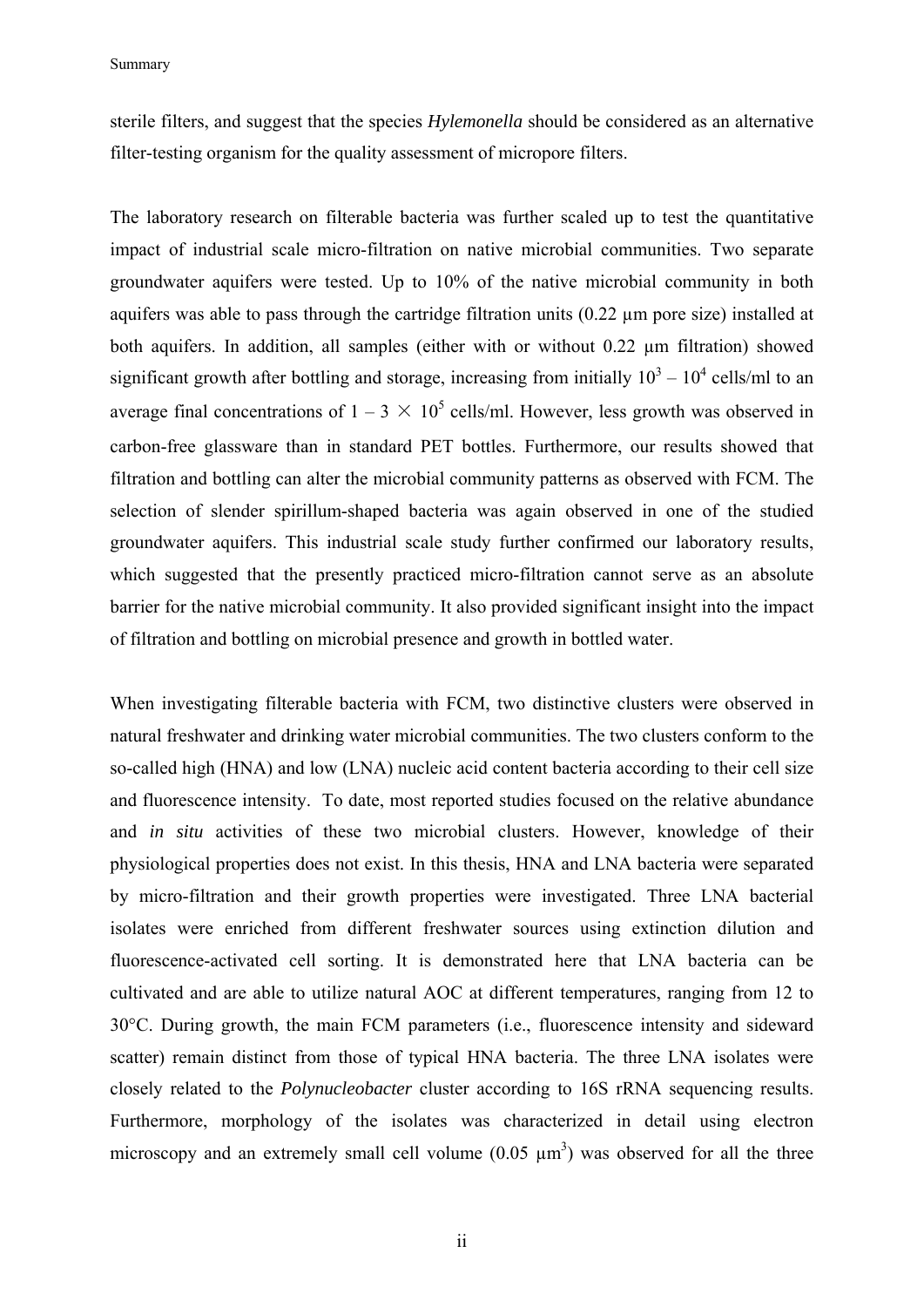isolates. It is, to our knowledge, the first time that pure cultures of LNA bacteria have been isolated and characterized.

The growth properties of one LNA bacterium (isolate CB) were further compared with that of *S. alaskensis* (the model "oligotrophic ultramicrobacterium") in low-nutrient environments. Three cultivation media with different carbon quantities and qualities were used for the investigation. In general, the two bacteria displayed quite different growth properties. Isolate CB exhibited a higher maximum specific growth rate and achieved a higher final cell concentration in natural freshwater than in synthetic laboratory medium at a similar carbon concentration. In comparison, *S. alaskensis* reached a higher growth rate and final cell concentration in high nutrient synthetic medium. The cell volume of *S. alaskensis* increased, peaked and decreased during the course of batch cultivation, while such changes were hardly detectable for the isolate CB. Moreover, it was demonstrated how growth rate and final cell number of the two bacteria responded to different media carbon concentration and incubation temperatures. The difference between the growth properties of the environmental isolate and the laboratory model strain suggested that strains adapted to laboratory media and environment may exhibit a significantly different behaviour compared to strains growing in a natural environment.

The "unseen majority" of the microbial world is always referred to by various terms like "oligotrophs", "ultramicrobacteria", "uncultivable cells", etc. The three isolates reported in this thesis have been demonstrated to be both representatives of LNA bacteria, possessing typical "oligotrophic" growth characteristics, and to be very small bacteria (0.05  $\mu$ m<sup>3</sup>) with a cell size that falls into the category of "ultramicrobacteria/nanobacteria". Hence, I think that although the puzzle of "unseen majority" was approached by researchers in different ways, each of them influenced by his/her field, it appears that we are dealing with similar microorganisms but separated previously by different terminology. The cultivation approach employed and solid data reported in this thesis may shed light into the future direction of research on "unseen majority" of the microbial world.

iii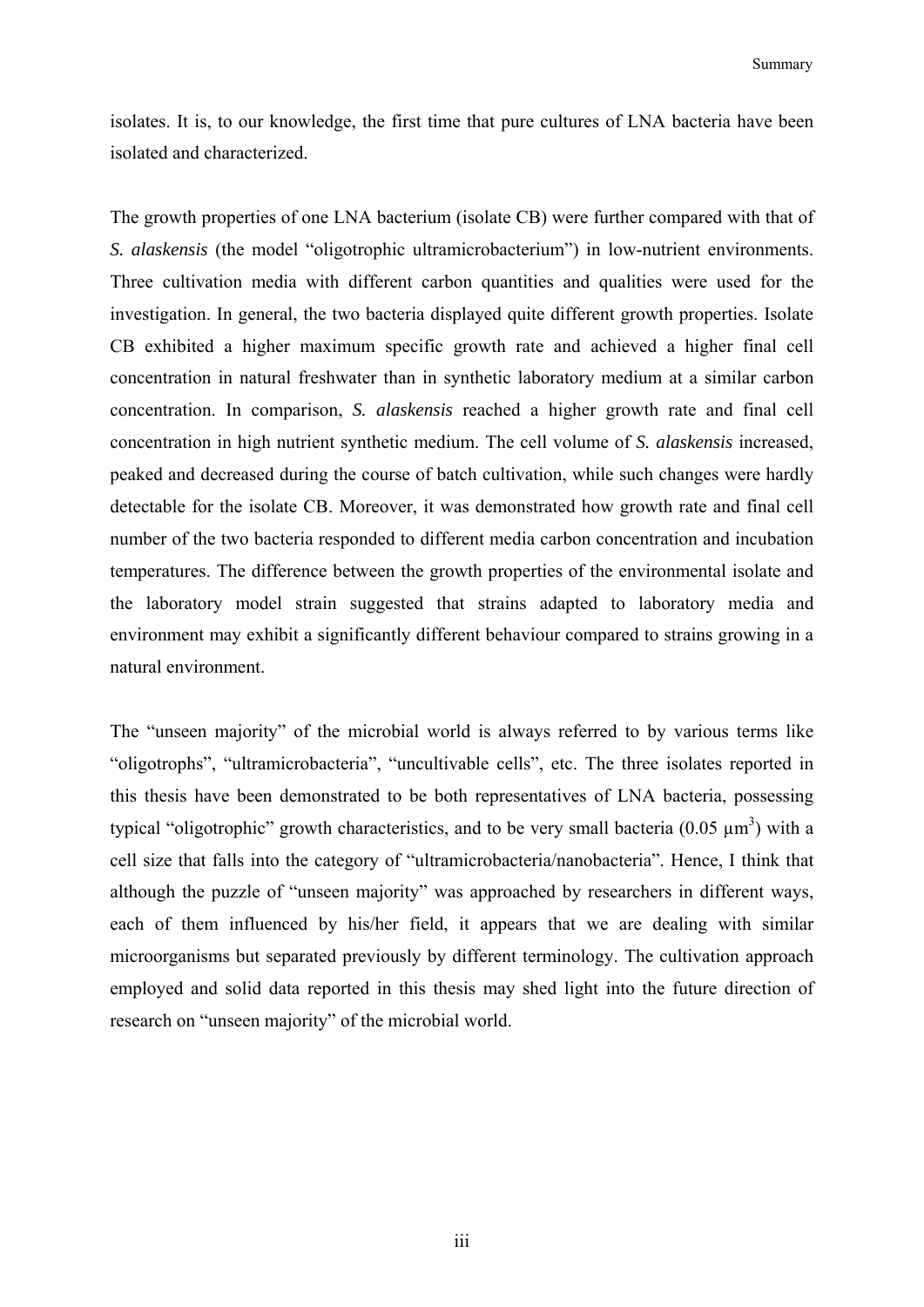Summary

### **Zusammenfassung**

Der Grossteil der frei lebenden mikrobiellen Flora ist nicht zugänglich mit konventionellen mikrobiellen Methoden wie z.B. Plattierung. Diese "unsichtbare Mehrheit" besteht typischerweise aus sehr kleinen Zellen, die nicht einfach oder sogar unmöglich zu kultivieren sind. Kenntnisse über ihr Wachstumsverhalten sind grösstenteils noch nicht vorhanden, obwohl durch kultivierungsunabhängige Methoden in den letzten Jahren genetische Information über diese Mikroorganismen gesammelt wurde. Um diese "unsichtbare Mehrheit" zu erforschen, wurde in dieser Doktorarbeit ein neuer Kultivierungsansatz mit natürlichem Süsswasser als Substrat und Durchflusszytometrie (FCM) als Messinstrument angewandt.

Es begann mit der Untersuchung von filtrierbaren Bakterien. Mikrofiltration ist ein Standardprozess für die Sterilisation von Flüssigkeiten in wissenschaftlicher Forschung, medizinischer und industrieller Anwendung, sowie für die Entfernung von Partikeln bei der Trinkwasseraufbereitung oder der Abwasserbehandlung. Es wird allgemein angenommen, dass Filter von 0.1 bis 0.45 µm Porengrösse Bakterien zurückhalten können. Im Gegensatz zu dieser Annahme haben wir regelmässig beobachten können, dass eine signifikante Fraktion der natürlichen bakteriellen Süsswassergemeinschaft Filter mit 0.45, 0.22 und 0.1 µm Porengrösse passieren konnte. In dieser Arbeit zeigen wir zum ersten Mal eine systematische Quantifizierung der Filtrierbarkeit natürlicher bakterieller Flora, besonders ihrer Fähigkeit 0.1 µm Porenfilter zu passieren. Die passierenden Bakterien konnten anschliessend mit spezifischen Wachstumsraten bis zu  $0.47$  h<sup>-1</sup> auf assimilierbarem organischem Kohlenstoff wachsen. Wir konnten bakterielle Gemeinschaften, die bevorzugt Filter aller drei Porengrössen passierten anreichern. Hierzu wurden aufeinanderfolgende Filtrations- und Wachstumszyklen eingesetzt. Der Prozentanteil filtrierbarer Bakterien stieg mit jedem Filtrationszyklus signifikant. In allen Fällen bestand die dominante mikrobielle Population aus dem spirillenförmigen Stamm *Hylemonella gracilis,* was darauf hinweist, dass eine formabhängige Selektion während des Filtrationsprozesses stattfand.

Um die Faktoren weiter zu untersuchen, die die Filtrierbarkeit der Bakterien bestimmen, wurden sechs unterschiedlichen Bakterienarten unterschiedlicher Grösse und Form (*H. gracilis, Escherichia coli, Sphingopyxis alaskensis, Vibrio cholerae, Legionella pneumophila*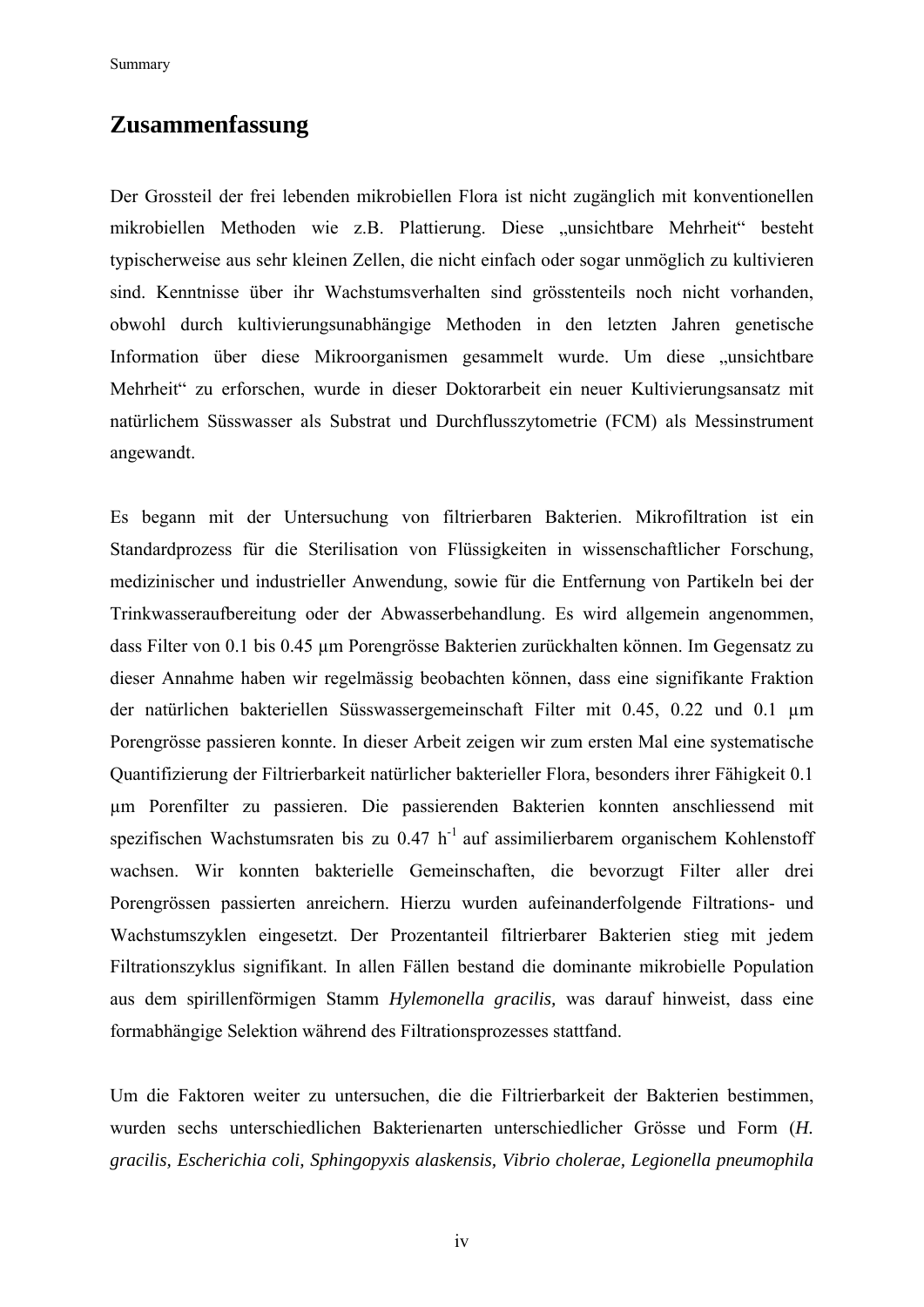Summary and the summary summary

*und Brevundimonas diminuta*) auf ihre Filtrierbarkeit durch kommerziell erhältliche sterile Mikroporenfilter gestestet. In allen Fällen zeigten die schlanken spirillenförmigen *H. gracilis*-Zellen die beste Fähigkeit sterile Membranfilter zu passieren. Unsere Ergebnisse liefern den soliden Beweis, dass überwiegend die Zellform (eingeschlossen der Flexibilität) und nicht das Biovolumen die Filtrierbarkeit der Bakterien bestimmt. Dabei spielen die Kultivierungsbedinungen ebenfalls eine ausschlaggebende Rolle. Nach unseren Erkenntnissen empfehlen wir eine Neubewertung des Einstufungssystems für Sterilfilter und schlagen die Art *Hylemonella* als alternativen Testorganismus für die Qualtitätsbewertung von Mikroporenfiltern vor.

Die Untersuchungen wurden anschliessend auf den quantitativen Einfluss industrieller Mikrofiltration von mikrobieller Flora in Süsswasser erweitert. Zwei verschiedene Grundwasserquellen wurden getestet. Bis zu 10% der mikrobiellen Flora beider Grundwasser passierten Filterpatronen (0.22 µm Porengrösse), die an beiden Grundwasserquellen installiert wurden. Ausserdem zeigten alle Proben (entweder mit oder ohne 0.22 µm Filtration) ein signifikantes Wachstum nach Flaschenabfüllung und Lagerung. Dabei erreichten sie, ausgehend von  $10^3$ -10<sup>4</sup> Zellen/ml, durchschnittliche Endkonzentrationen von 1-3 × 10<sup>5</sup> Zellen/ml. Generell wurde weniger Wachstum in kohlenstofffreier Glasware als in Standard - PET - Flaschen beobachtet. Weiterhin zeigen unserer Ergebnisse, dass Filtration und Abfüllung die Zusammensetzung der mikrobiellen Flora verändern können, was wir mit FCM beobachten konnten. Auch hier wurde die Selektion des schmalen, spirillenförmigen Bakteriums aus einem der Grundwasser beobachtet. Diese industrielle Studie bestätigte weitgehend die Resultate der vorangegangenen Laborarbeit d.h., dass Mikrofiltration nicht als absolute Grenze für die mikrobielle Flora gilt. Sie gibt auch einen wichtigen Einblick auf die Auswirkung von Filtration und Flaschenabfüllung auf die Konzentration von Mikroorganismen in flaschenabgefüllten Trinkwasser.

Während der Erforschung von filtrierbaren Bakterien konnten mit FCM zwei unterschiedliche Gruppen von natürlichen mikrobiellen Süss- und Trinkwassergemeinschaften beobachtet werden. Diese beiden Gruppen können nach Anfärbung mit einem DNA bindenden Fluoreszenzfarbstoff aufgrund der Zellgrösse und Fluoreszenzintensität in Bakterien mit hohem (HNA) und niedrigem Nukleinsäureanteil (LNA) unterteilt werden. Die meisten bis jetzt veröffentlichen Studien legten Gewicht auf die relative Häufigkeit und in situ Aktivitäten dieser beiden Gruppen. Das Wissen über ihre physiologischen Eigenschaften ist jedoch sehr

v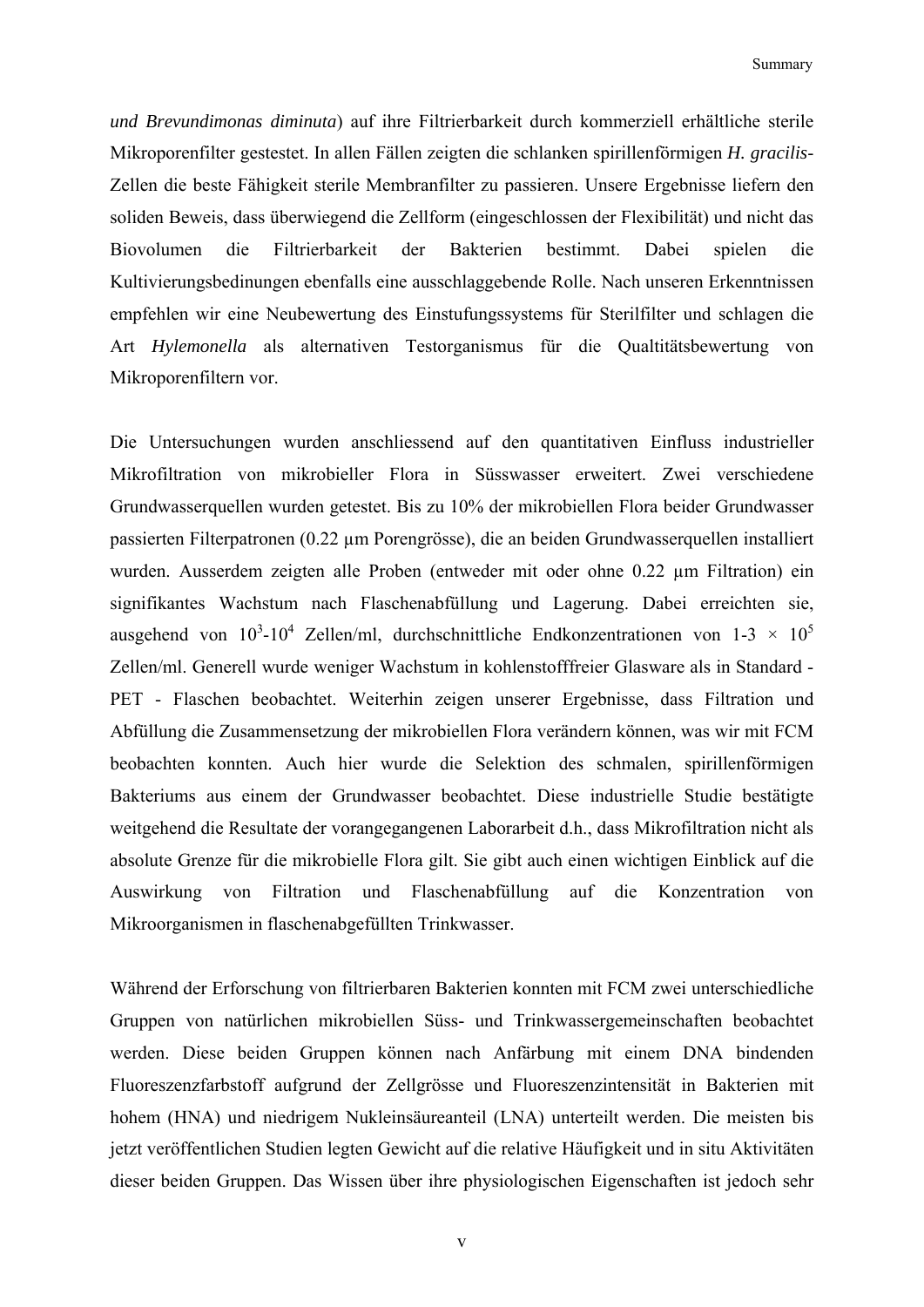Summary

beschränkt. In dieser Arbeit wurden HNA- und LNA- Bakterien durch Mikrofiltration getrennt und anschliessend ihre Wachstumseigenschaften untersucht. Aus unterschiedlichen Süsswassern wurden drei LNA- Bakterien angereichert und isoliert, wobei die Technik zur Verdünnung bis zur Extinktion und Zellsortierung durch Fluoreszenzanregung eingesetzt wurden. Wir zeigten, dass LNA- Bakterien kultiviert werden können und fähig sind natürlichen AOC bei unterschiedlichen Temperaturen im Bereich von 12-30°C für das Wachstum zu verwenden. Während des Wachstums blieben die wichtigsten FCM-Parameter (d.h. Fluoreszenzintensität und Seitwärtsstreuung) deutlich unterschiedlich von denen der typischen HNA- Bakterien. Die drei LNA- Isolate waren aufgrund ihrer 16S rRNA Sequenz nah verwandt zur Gruppe *Polynucleobacter*. Weiterhin wurde die Morphologie der Isolate detailliert mit Elektronenmikroskopie charakterisiert; alle drei Isolate wiesen extrem kleine Zellvolumina  $(0.05 \mu m^3)$  auf.

Die Eigenschaften eines LNA- Bakteriums (Isolat CB) wurden dann mit *S. alaskensis* (der Stamm gilt als Modellorganismus des Typs "oligotrophes Ultramikrobakterium") in Nährmedien mit niedrigen Nährstoffkonzentrationen verglichen. Drei Kultivierungsmedien mit unterschiedlicher Kohlenstoffmenge und Qualität wurden für diese Untersuchungen verwendet. Die beiden Bakterien zeigten recht unterschiedliche Wachstumseigenschaften, wobei Isolat CB ein höheres  $\mu_{\text{max}}$  und höhere Endzellkonzentrationen in natürlichem Süsswasser als in synthetischem Labormedium bei vergleichbaren Kohlenstoffkonzentrationen erreichte. Das Zellvolumen von *S. alaskensis* nahm in der exponentiellen Wachstumsphase zu, erreichte ein Maximum, und nahm nach Eintreten in die stationäre Phase gegen Ende der Batchkultivierung wieder ab. Solche Veränderungen wurden bei dem Isolat CB nicht detektiert. Zudem wurde untersucht, wie Wachstumsrate und Endzellkonzentration durch unterschiedliche Kohlenstoffkonzentrationen und Inkubationstemperaturen beeinflusst werden. Der Unterschied zwischen den Wachstumseigenschaften des Umweltisolats und des Modellorganismus lassen vermuten, dass Stämme die sich an die Laborumwelt angepasst haben, möglicherweise nicht mehr das ursprüngliche Verhalten in ihrer natürlichen Umgebung aufweisen.

Die "unsichtbare Mehrheit" der mikrobiellen Welt bezieht sich immer auf verschiedene Begriffe wie "Oligotrophie", "Ultramikrobakterien", "nicht kultivierbare Zellen", etc. Die drei Isolate, die in dieser These beschrieben wurden, zeigten sowohl typische Eigenschaften von LNA- Bakterien mit typischen "oligotrophen" Wachstumseigenschaften, als auch mit sehr